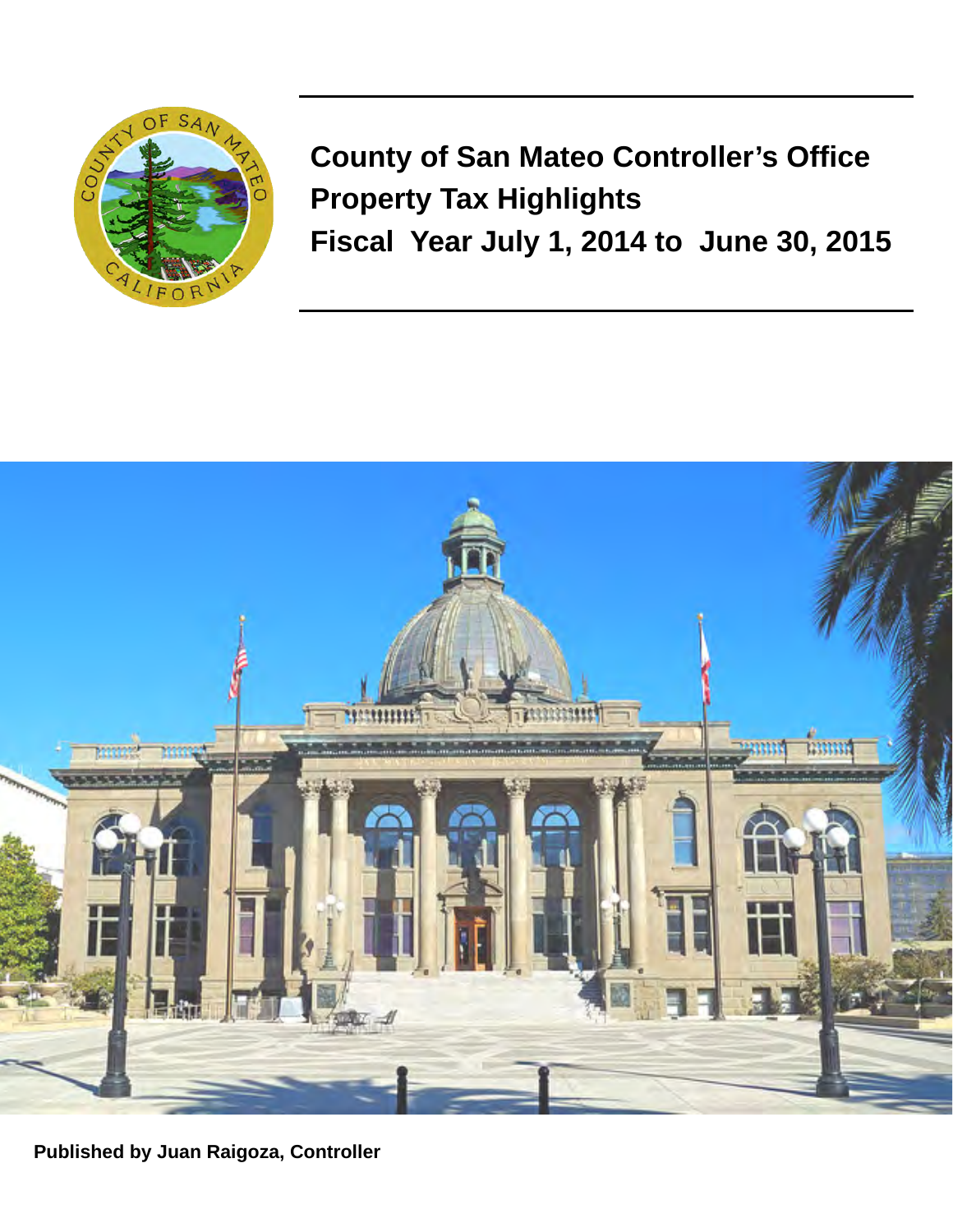| <b>Controller's Message</b>                                    | $\mathbf{2}$   |
|----------------------------------------------------------------|----------------|
| <b>Introduction</b>                                            | 3              |
| <b>Property Owner / Taxpayer</b>                               | 4              |
| <b>Assessor Values Property</b>                                | 5              |
| <b>Controller Calculates the Taxes Due</b>                     | $\overline{7}$ |
| <b>Treasurer-Tax Collector Issues Bills and Collects Taxes</b> | 8              |
| <b>Controller Distributes Property Taxes</b>                   | 9              |

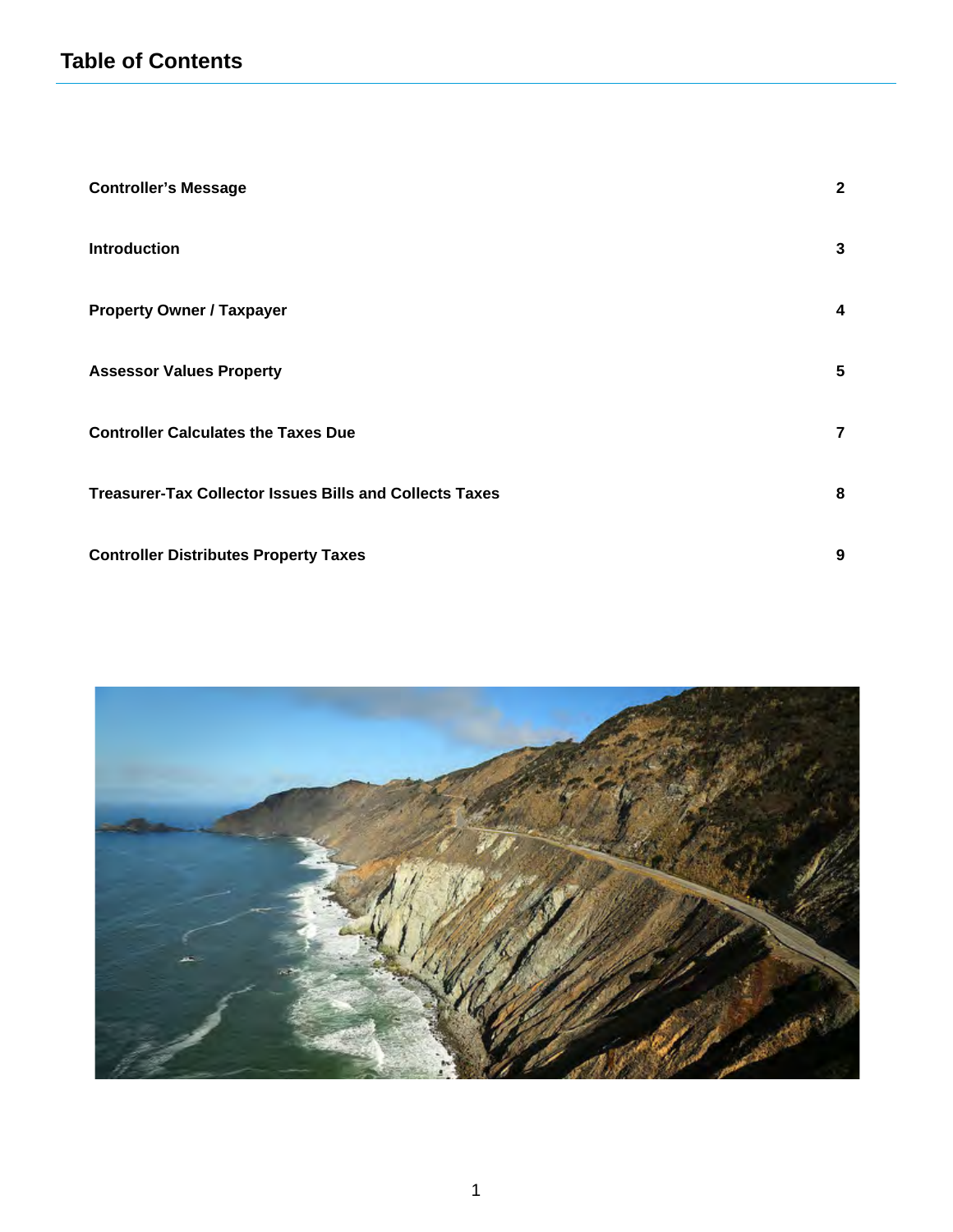To the Citizens of San Mateo County

California schools, counties, cities and special districts depend on property tax as a primary source of revenue. In fiscal year 2014-15, \$1.7 billion was collected for local governments within the boundaries of San Mateo County from the 1% General Tax imposed on property owners. This was \$88 million more than the prior year. The property tax revenue outlook for fiscal year 2015-16 continues to increase for the fifth consecutive year. Approximately \$1.8 billion will be collected from the 1% General Tax countywide in fiscal year 2015-16. The increase is primarily due to a strong real estate market, ownership changes, and new construction.

Since the passage of Proposition 13 in 1978, the California legislature and the voters have continually altered property tax laws. This Property Tax Highlights publication is intended to help explain some of the complexities of Proposition 13 and subsequent statutes that govern the property tax process. It provides the general public with an easy-to-read overview on how property taxes are generated and distributed to local government agencies in the County of San Mateo as well as a financial snapshot for the fiscal year ended June 30, 2015.

Please visit our website located at <http://controller.smcgov.org>to view or download copies of the *Property Tax Highlights* and other publications. We welcome your comments and questions, which can be emailed to me at [controller@smcgov.org.](mailto:controller@smcgov.org)

Sincerely,

Juankayy

Juan Raigoza County of San Mateo Controller

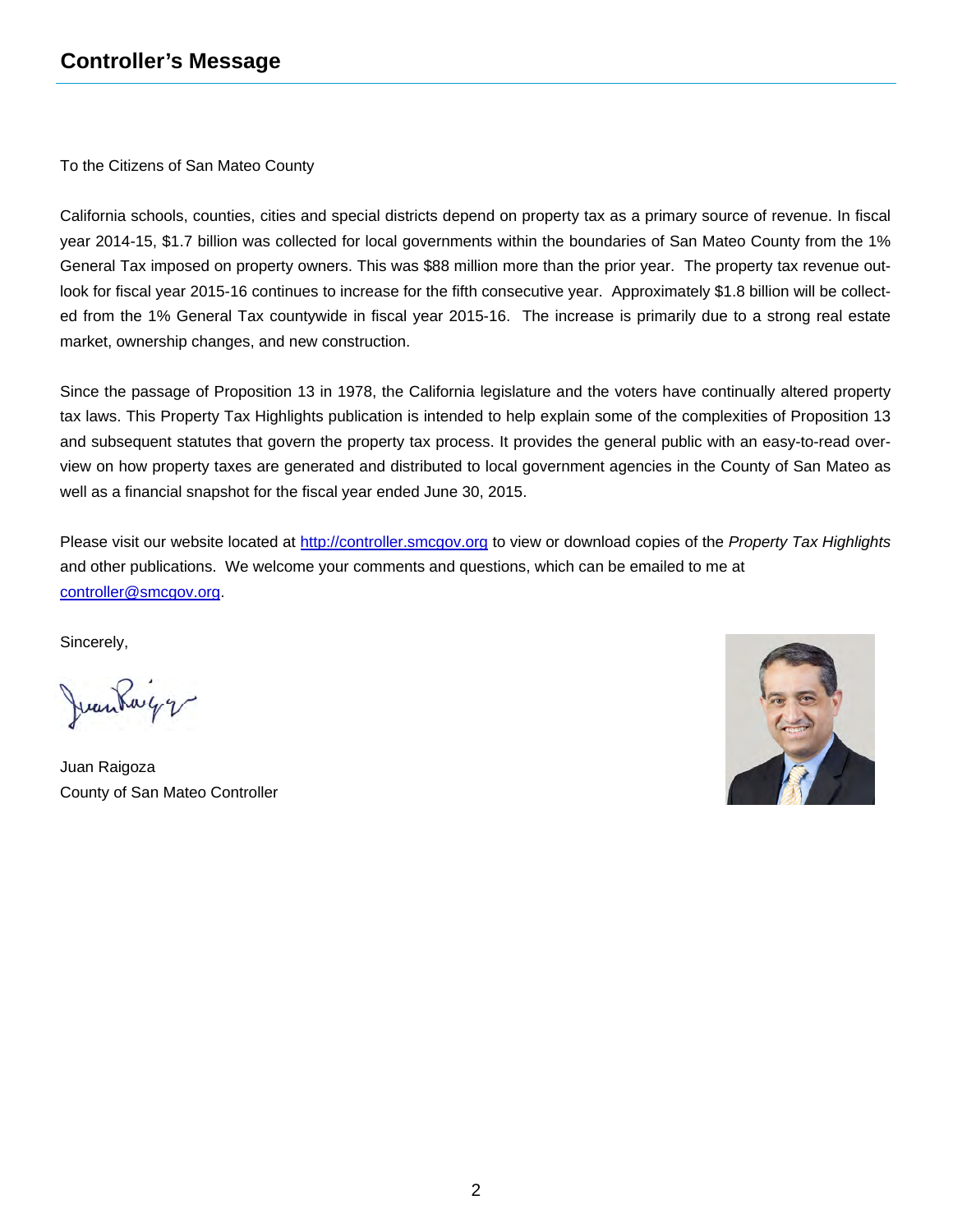The current property tax process is based on Proposition 13, which was passed by California voters in 1978 by an overwhelming majority. Proposition 13 limits the property tax rate to 1% of assessed value, plus the rate necessary to fund local voter-approved bonds. It limits assessed value increases up to 2% per year on properties that were not involved in a change of ownership or that did not undergo new construction. Newly acquired properties are assessed at fair market value (usually the purchase price) and the value of any new construction is added to the existing base value of a parcel. The table below illustrates the flow of the property tax process.



| THREE ELECTED COUNTY OFFICIALS ADMINISTER THE PROPERTY TAX PROCESS |                              |                                           |  |  |
|--------------------------------------------------------------------|------------------------------|-------------------------------------------|--|--|
| <b>Mark Church</b>                                                 | Juan Raigoza                 | <b>Sandie Arnott</b>                      |  |  |
| Assessor-Clerk-Recorder-Elections                                  | <b>Controller</b>            | <b>Treasurer-Tax Collector</b>            |  |  |
| http://www.smcare.org                                              | http://controller.smcgov.org | http://www.sanmateocountytaxcollector.org |  |  |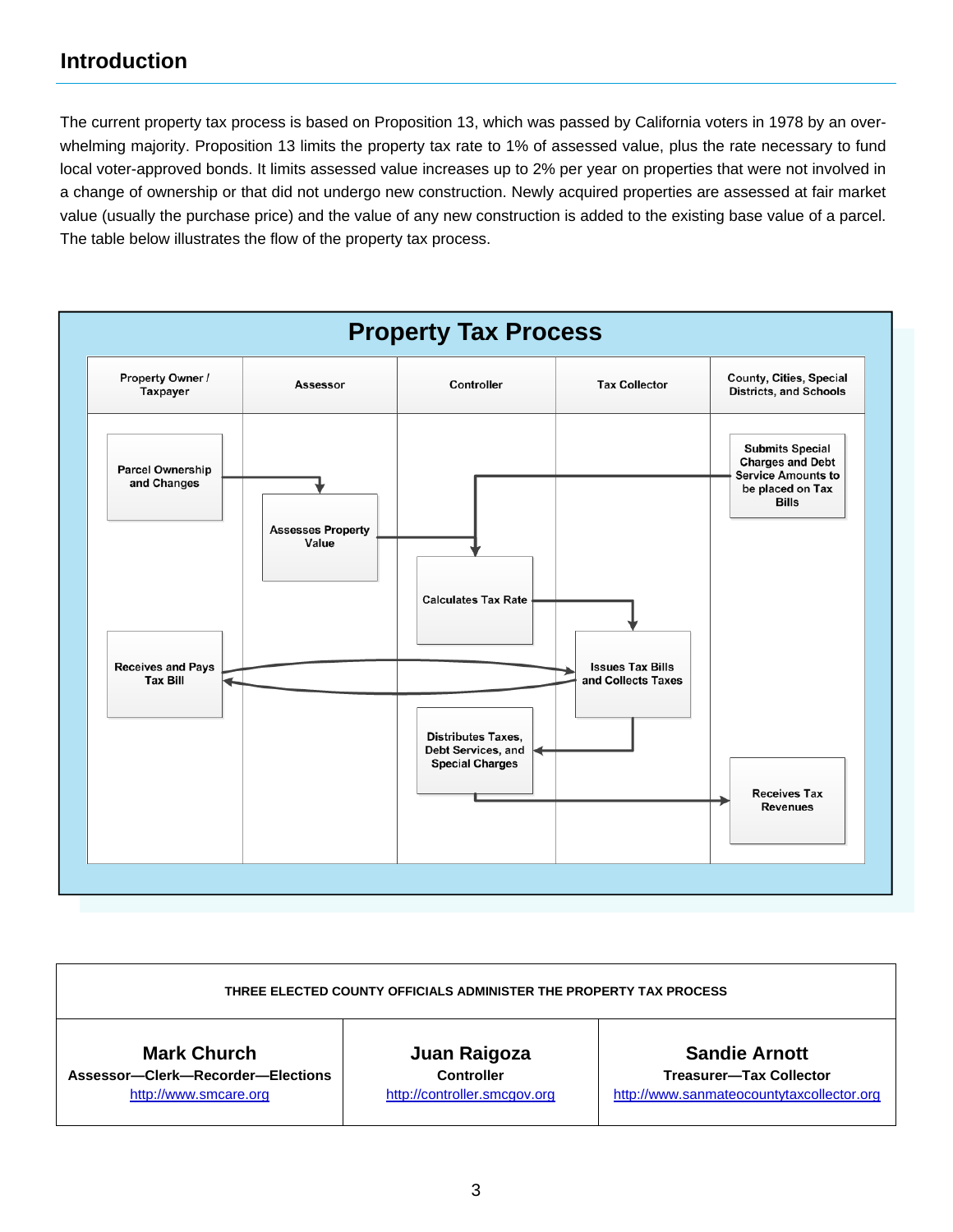Each year, taxable property is assessed (valued) on January 1 (the lien date) and the owner becomes liable for property taxes based on the value of the property. The assessed value for most properties is the prior year's assessed value adjusted for inflation up to 2%. However, if there has been a change in ownership, the fair market value of the property will be its new assessed value. Additionally, any new construction value is added to the property's prior base value.

Once the property has been assessed, taxes are levied and become a lien on both real (secured) and personal property (unsecured). Property owners are responsible for the timely payments of taxes. Late payments are subject to significant penalties.

| Top 10 Taxpayers in FY 2014-15                                 | <b>Type of Business</b>  | <b>Property Taxes</b><br><b>Collected</b><br>(millions) | % of Total<br>Taxes<br><b>Collected</b> |
|----------------------------------------------------------------|--------------------------|---------------------------------------------------------|-----------------------------------------|
| Genentech                                                      | Biotechnology            | \$17.9                                                  | 0.85%                                   |
| <b>United Airlines</b>                                         | Airline                  | 17.4                                                    | 0.82%                                   |
| Pacific Gas & Electric                                         | Utility                  | 16.6                                                    | 0.79%                                   |
| Gilead Sciences Inc.                                           | <b>Biopharmeceutical</b> | 9.4                                                     | 0.44%                                   |
| Slough BTC LLC                                                 | Lessor                   | 6.1                                                     | 0.29%                                   |
| Slough SSF LLC DE                                              | Lessor                   | 5.2                                                     | 0.25%                                   |
| <b>Oracle Corporation</b>                                      | Software                 | 5.1                                                     | 0.24%                                   |
| Google, Inc.                                                   | Software                 | 5.1                                                     | 0.24%                                   |
| Wells Real Estate Investment Trust II                          | Real Estate              | 3.6                                                     | 0.17%                                   |
| Virgin America                                                 | Airline                  | 3.4                                                     | 0.16%                                   |
| Total                                                          |                          | \$89.8                                                  | 4.25%                                   |
| *Includes secured, unsecured, unitary, and railroad properties |                          |                                                         |                                         |

As shown in the table to the left, the top ten taxpayers make up only 4.25% of the total taxes collected.

In fiscal year 2014-15, the County's secured roll included 20,642 parcels that consisted of both residential (homes, condos and apartments) and non-residential (businesses, hotels, retail, etc.) properties. The County has approximately 16,000 personal business properties (machinery and equipment), that are taxed where they have established "permanent status;" 2,836 vessels (boats), that are taxed where they are moored; and 536 utility, unitary, and railroad properties that are valued by the State Board of Equalization. Additionally, there are numerous aircraft in the County, the majority of which are taxed based on their flight activity in California.

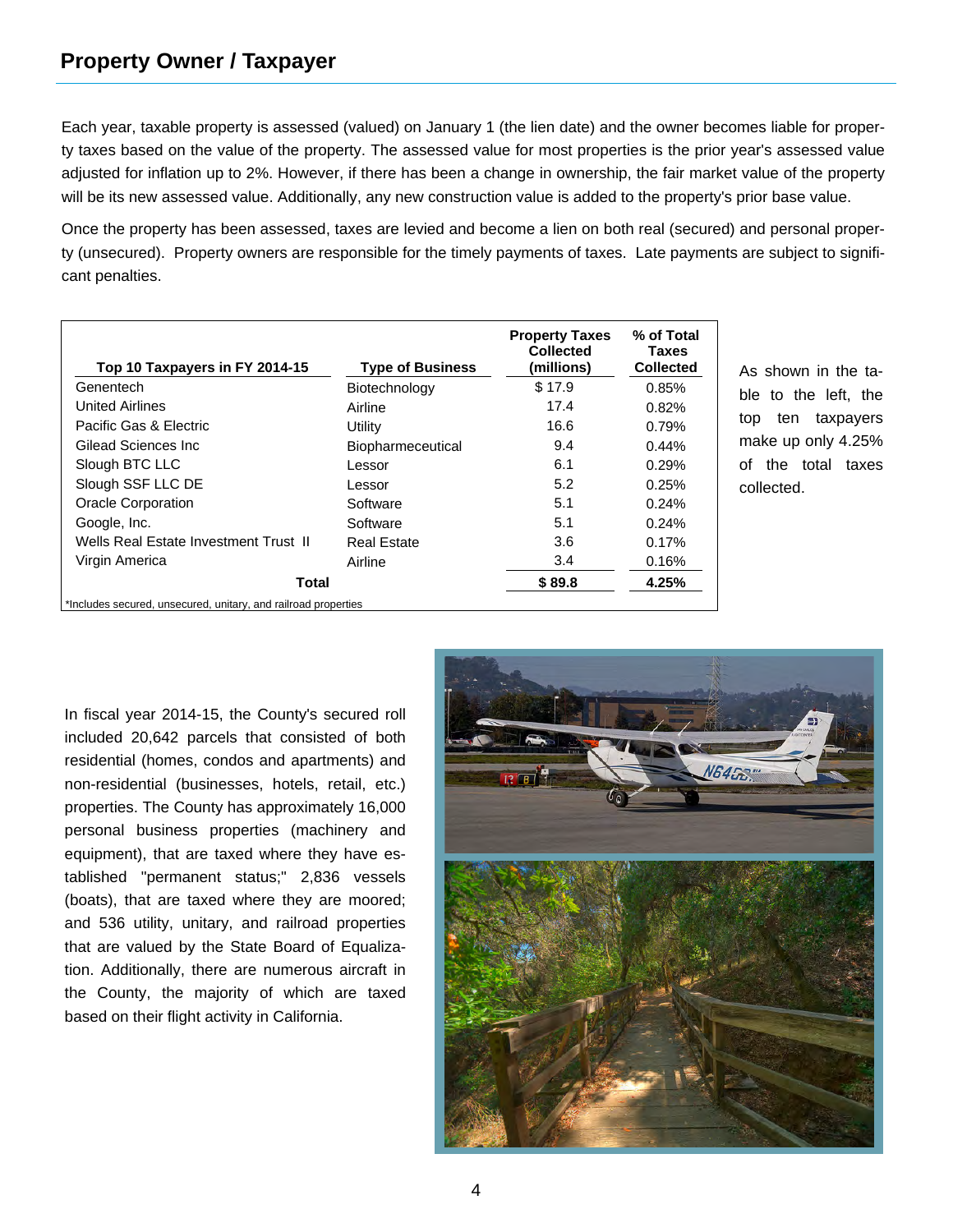#### *Locally Assessed Properties*

The primary responsibility of the County Assessor is to assess each property's value so that the owner pays the proper amount of property tax in accordance with State law. The assessed values are reported in the local property assessment roll. The main categories of taxable property include real property, business personal property, vessels, and aircraft. Real property, which is defined as land, mines, minerals, timber, and improvements, is considered **secured property**. Business personal property (e.g. machinery, equipment, office tools and supplies), vessels, and aircraft, is considered **unsecured property**. It is important to note that there are numerous full and partial exclusions and exemptions provided by the State Constitution and the

*Under Proposition 13 similar properties can have substantially different assessed values based on the date of purchase.* 

legislature that exclude certain property from taxation. Eligibility for such exemptions depends on the characteristics of the owners and property (e.g. disabled, elderly, charitable organization, etc.).

Taxable property was assessed as of January 1, 2014 (lien date), and the values were used to calculate property taxes due for fiscal year July 1, 2014 to June 30, 2015. Pursuant to Proposition 13, property is assessed at the purchase price and adjusted annually for inflation, not to exceed 2 percent per year. Proposition 8 amended Proposition 13 to recognize declines in market value for property tax purposes and allows for a temporary reduction to the assessed value when market value is less than the current assessed value.

The completion of new construction or a change in ownership that occurs after January 1 results in a re-assessment. These changes are placed on a **supplemental assessment roll** to capture the difference between the initial and new assessed value (based on the transfer or construction completion date). Changes in ownership or completed new construction result in supplemental tax bills that are in addition to the annual secured property tax bill.

The Assessment Appeals Board (AAB) allows taxpayers to dispute values through administrative processes. The Assessor can also make corrections to the assessed values throughout the year. When changes in assessed value modify the original tax levy amount it results in either a refund or corrected tax bill.

#### *State Assessed Properties*

In addition to the secured and unsecured properties assessed by the County Assessor, the State Board of Equalization maintains the assessed values for **utility** (e.g. AT&T), **unitary** (e.g. PG&E), and **railroad** properties. The State submits these assessed values to the County annually.

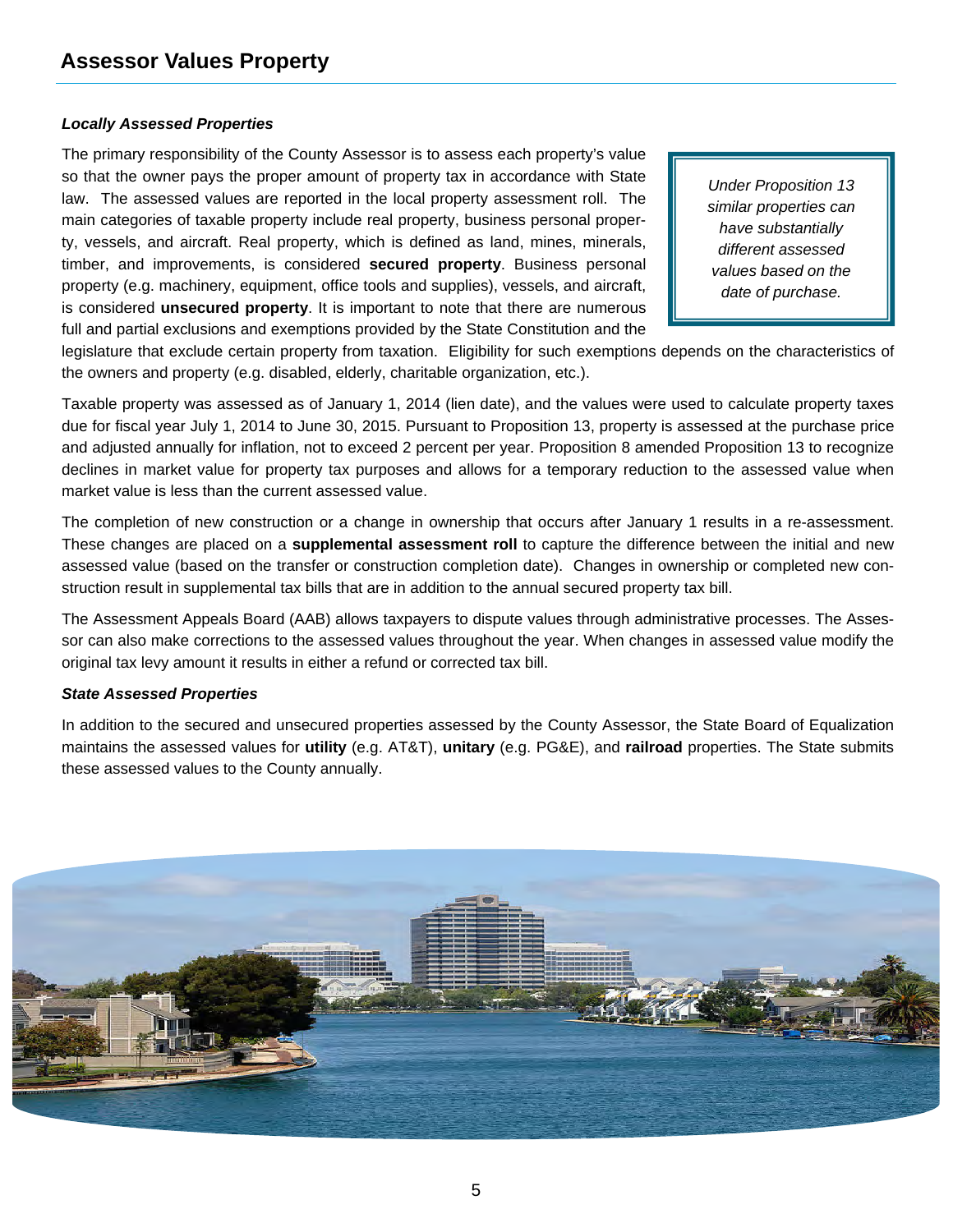

Table 1 illustrates a 10 year historical trend on the County's assessed values. Over the past 10 years the County's assessed values have steadily increased from \$105 billion to \$166 billion. The annual growth rates for assessed values have been more volatile, a reflection of the local real estate economy.

\*Assessed values for secured, unsecured, utility, unitary, and railroad properties net of exemptions.

The leading indicators of property tax growth are increases in property transfer taxes and supplemental property taxes. As illustrated in Table 2, these indicators are trending upward in fiscal year 2014-15 and the countywide assessed value increased by \$8.8 billion or 5.6%.



\*Assessed values for secured, unsecured, utility, unitary, and railroad properties net of exemptions.



*Based on the January 1, 2015 lien date, the growth in assessed value in fiscal year 2015-16 is \$12.8 billion or 7.7%.*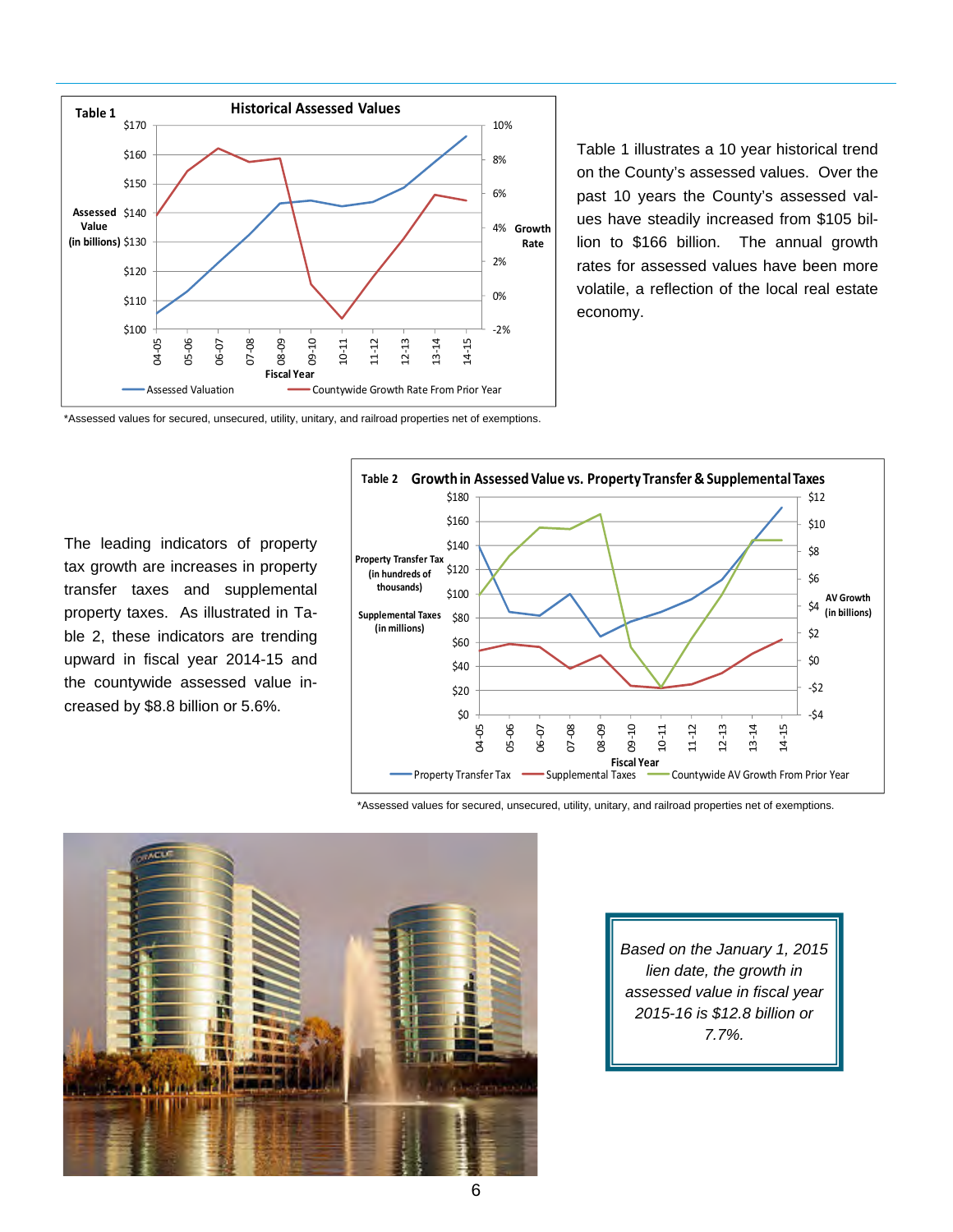## **Controller Calculates the Taxes Due**

| <b>2014-15 Tax Calculation</b><br>Based on January 1, 2014 (Lien Date)                                                                                                                                      |     |                 |
|-------------------------------------------------------------------------------------------------------------------------------------------------------------------------------------------------------------|-----|-----------------|
| <b>Secured Value</b>                                                                                                                                                                                        | S   | 156,088,386,167 |
| Unsecured Value                                                                                                                                                                                             |     | 8,765,873,474   |
| Unitary, Railroad, and State Utility <sup>1</sup>                                                                                                                                                           |     | 1,549,077,134   |
| <b>Taxable Value (Before exemption)</b>                                                                                                                                                                     | \$  | 166,403,336,775 |
| <b>Homeowners' Exemptions</b>                                                                                                                                                                               |     | 878,430,473     |
| <b>Total Taxable Value</b>                                                                                                                                                                                  | \$  | 167,281,767,248 |
| 1% General Tax Rate                                                                                                                                                                                         |     | x 1%            |
| <b>Property Tax</b>                                                                                                                                                                                         | \$. | 1,672,817,672   |
| Voter Approved Debt (Bonds) <sup>2</sup>                                                                                                                                                                    |     | 186,231,407     |
| <b>Special Charges</b>                                                                                                                                                                                      |     | 234,092,212     |
| <b>Total Tax Levy</b>                                                                                                                                                                                       | \$. | 2,093,141,291   |
| <sup>1</sup> Unitary, Railroad, and State Utility properties are assessed annually by the State Board<br>of Equalization.<br><sup>2</sup> Includes debt service for cities, schools, and special districts. |     |                 |

The Assessor delivers the assessed values to the Controller's Office by July 1. The Controller's Office then calculates, by parcel, the 1% General Tax amount (by multiplying the assessed values by 1%) and the amount necessary to make annual payments on voter approved debt. As described on page 5 re-assessments after the January 1 lien date may result in additional taxes owed or refunds due to the taxpayer.

The majority of outstanding bonds in the County are for schools. Since 1978, all bonds require a two-thirds majority vote, but effective January 1, 2001 certain bonds for schools can be approved by 55% of the voters.



\* Based on the January 1 assessed values.

In addition, numerous special charges approved by voters or permitted by legislation are included in the taxes to be collected (examples include sewer, flood control and lighting charges).

The 1% General Tax, debt service payments for bonds, and special charges for each parcel is the liability to the property owner. These amounts are passed to the Tax Collector by September 30 and placed on the tax bills.

> *Secured taxes are approximately 93% of the total 1% General Taxes collected.*

|                              | <b>School District Bonds</b>                          |                                                  |
|------------------------------|-------------------------------------------------------|--------------------------------------------------|
| <b>District</b>              | 2014-15<br><b>Secured Debt</b><br><b>Service Levy</b> | <b>Taxes Per \$100K</b><br><b>Assessed Value</b> |
| <b>Elementary</b>            |                                                       |                                                  |
| <b>Bayshore</b>              | \$<br>216,609                                         | \$<br>27.70                                      |
| Belmont                      | 4,815,587                                             | 69.30                                            |
| <b>Brisbane</b>              | 562,836                                               | 27.10                                            |
| <b>Burlingame</b>            | 6,379,646                                             | 74.40                                            |
| Hillsborough                 | 2,120,042                                             | 27.10                                            |
| Jefferson                    | 5,405,164                                             | 66.20                                            |
| Las Lomitas                  | 4,033,530                                             | 62.10                                            |
| Pacifica                     | 1,853,437                                             | 39.20                                            |
| <b>Menlo Park</b>            | 6,039,741                                             | 48.60                                            |
| Millbrae                     | 2,112,699                                             | 46.50                                            |
| Portola Valley               | 1,327,926                                             | 30.40                                            |
| Ravenswood                   | 1,174,611                                             | 36.00                                            |
| <b>Redwood City</b>          | 4,306,779                                             | 23.00                                            |
| San Bruno                    | 1,705,449                                             | 31.80                                            |
| San Carlos                   | 5,411,363                                             | 76.80                                            |
| San Mateo/Foster City        | 10,352,449                                            | 38.80                                            |
| Woodside                     | 1,650,603                                             | 55.50                                            |
| <b>High Schools</b>          |                                                       |                                                  |
| Jefferson                    | 8,348,521                                             | 53.00                                            |
| <b>San Mateo</b>             | 25,168,291                                            | 47.50                                            |
| Sequoia Union                | 28,726,411                                            | 43.30                                            |
| <b>Unified Schools</b>       |                                                       |                                                  |
| Cabrillo                     | 3,720,616                                             | 70.40                                            |
| La Honda-Pescadero           | 384,754                                               | 54.50                                            |
| South San Francisco          | 7,716,346                                             | 51.30                                            |
| <b>College District</b>      |                                                       |                                                  |
| <b>SMC Community College</b> | 29,661,489                                            | 19.00                                            |
| <b>Total</b>                 | \$<br>163,194,899                                     |                                                  |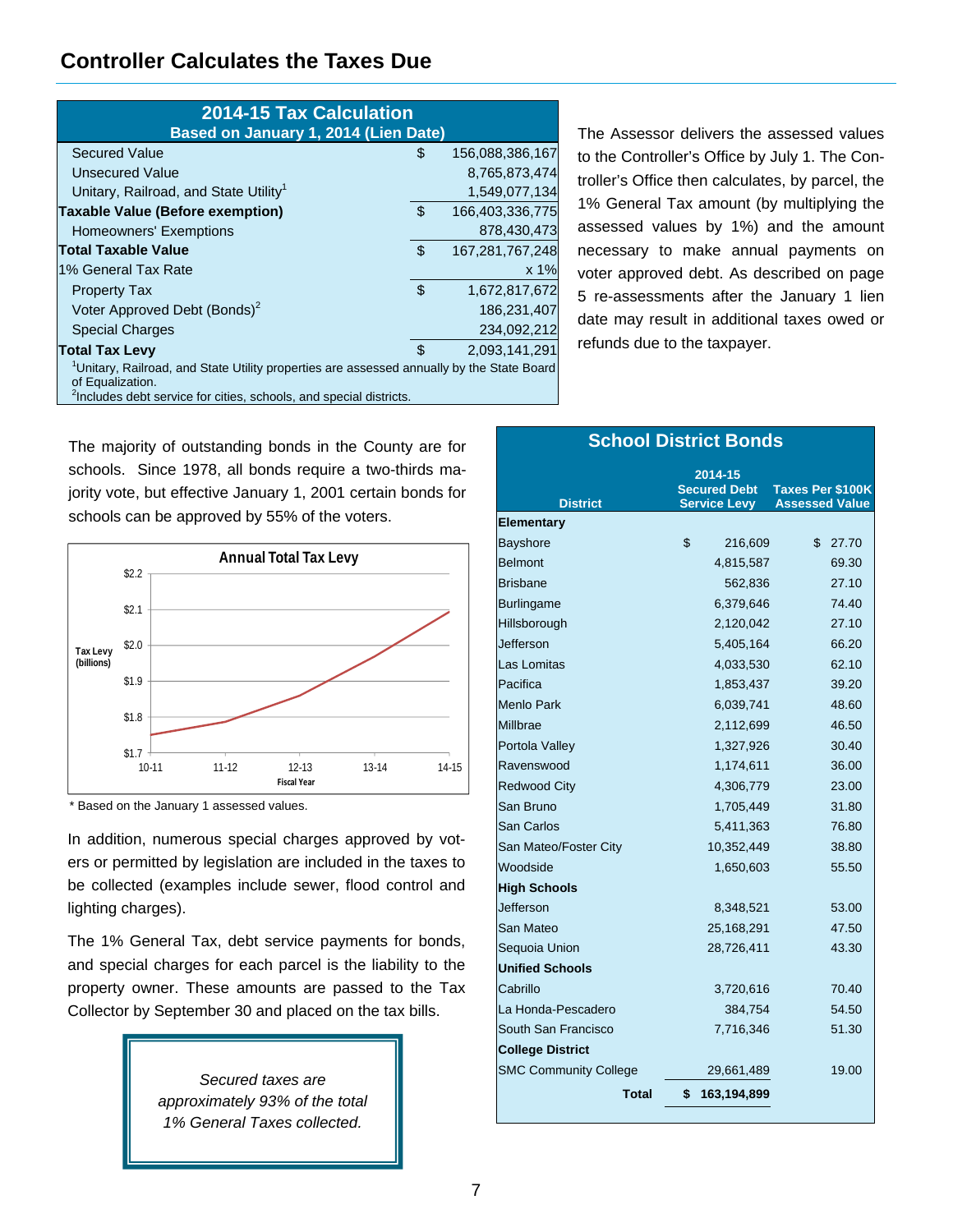## **Treasurer-Tax Collector Issues Bills and Collects Taxes**

The Tax Collector sends annual secured tax statements (bills) each year by November 1. The bill can be paid in two installments**,** with the first due November 1 and delinquent after December 10**,** and the second due February 1 and delinquent after April 10. Supplemental taxes may be billed when there is a change in ownership or when new construction is completed throughout the fiscal year.

| <b>Number of Tax Bills Issued</b> |                |                  |                     |              |  |  |
|-----------------------------------|----------------|------------------|---------------------|--------------|--|--|
| <b>Fiscal Year</b>                | <b>Secured</b> | <b>Unsecured</b> | <b>Supplemental</b> | <b>Total</b> |  |  |
| 2012-13                           | 220,901        | 16,580           | 13,058              | 250,539      |  |  |
| 2013-14                           | 220.979        | 16.553           | 16,330              | 253.862      |  |  |
| 2014-15                           | 221,216        | 16,084           | 14.107              | 251,407      |  |  |

| <b>Delinguent Secured Tax Payment History</b> |               |       |  |  |  |  |
|-----------------------------------------------|---------------|-------|--|--|--|--|
| <b>Fiscal Year</b>                            | <b>Amount</b> | Rate  |  |  |  |  |
| 2010-11                                       | \$21,345,989  | 1.41% |  |  |  |  |
| $2011 - 12$                                   | 17,670,170    | 1.15% |  |  |  |  |
| 2012-13                                       | 13,041,922    | 0.81% |  |  |  |  |
| 2013-14                                       | 11.461.727    | 0.66% |  |  |  |  |
| 2014-15                                       | 11,208,136    | 0.61% |  |  |  |  |

Penalties for late payments are 10% for the first installment delinquency, 10% plus \$40 for the second installment delinquency, and an additional 1.5% per month beginning the following July 1. After 5 years of taxes being delinquent, the property can be sold at a tax sale to pay the past due balances. The delinquency rate in San Mateo County is among the lowest in the State.



#### 2014 - 2015 2014 - 2015 **SAN MATEO COUNTY SECURED TAX BILL** FOR FISCAL YEAR BEGINNING JULY 1, 2014 AND ENDING JUNE 30, 2015 **PARCEL NUMBER TAX RATE AREA PIN NUMBER ASSESSMENT INFORMATION VALUES** 277,297<br>291,166 **TATEM** 028-292-990 12-001 Bill# 999999 987654 Land Improvements Fixtures Personal Property **TENT** Full Cash 568,463 Exemption **POR** 568,463 Value after Exemption **LEGAL DESCRIPTION** LOT 99 BLOCK 1 REDWOOD CITY NO 12 RSM B/83 **TAXING AGENCY RATE AMOUNT** ğ 5,684.63 GENERAL TAX RATE 1.0000  $0.0105$ <br> $0.0388$  $\frac{59.70}{220.56}$ M CTY DEBT-LIB FOR SM FOSTER CITY 20<br>SAN MATEO HIGH BD SITHS: 900 BRIGHTSIDE AVE SAN MATEO **THE REAL PROPERTY OF STATE** 270.01 0.0475 SM JR COLL BOND S 0.0190 **NouR** ASSESSED TO: TAXPAYER JOE  $6, 342.90$ <br> $3.44$ <br> $3.74$ 1.1158 TAXPATER JOHN<br>TAXPAYER JANE<br>123 SAN MATEO COUNTY DR<br>REDWOOD CITY, CA 55555-1234 NPDES Storm Drain Fee  $(650)363 - 4100$ SMC Mosq Abmnt Dist<br>SMC Mosq Abmnt Dist<br>SMFCSD Measure A 2010<br>SMFCSD Measure B 1991 (650)344-8592<br>(650)312-7269<br>(650)312-7269 198.06 **RECORDS**  $21$ 98.52 220.56 City of SM Sewer<br>Tax Payable (800)676-7516 6,867.22 DUE NOVEMBER 1, 2014 DUE FEBRUARY 1, 2015  $\overline{2}$ AFTER DECEMBER 10 2014 AFTER APRIL 10, 2015 ADD 10% 1 ADD 10% PENALTY TO YOUR PAYMENT PENALTY + \$40.00 COST TO YOUR PAYMENT \$3,433.61 \$3,433.61 FOR HOME BANKING: USE YOUR PARCEL NUMBER ( 029-311-030) AND PAY THE FULL INSTALLMENT DUE. PARTIAL PAYMENTS WILL<br>BE RETURNED. FAILURE TO PAY THE FULL AMOUNT DUE ON TIME WILL RESULT IN PENALTIES AND COSTS.<br>65 or older may qu Pay Online at www.sanmateocountytaxcollector.org<br>Please do not fold, staple, tape or otherwise mutilate the attached payment coupons.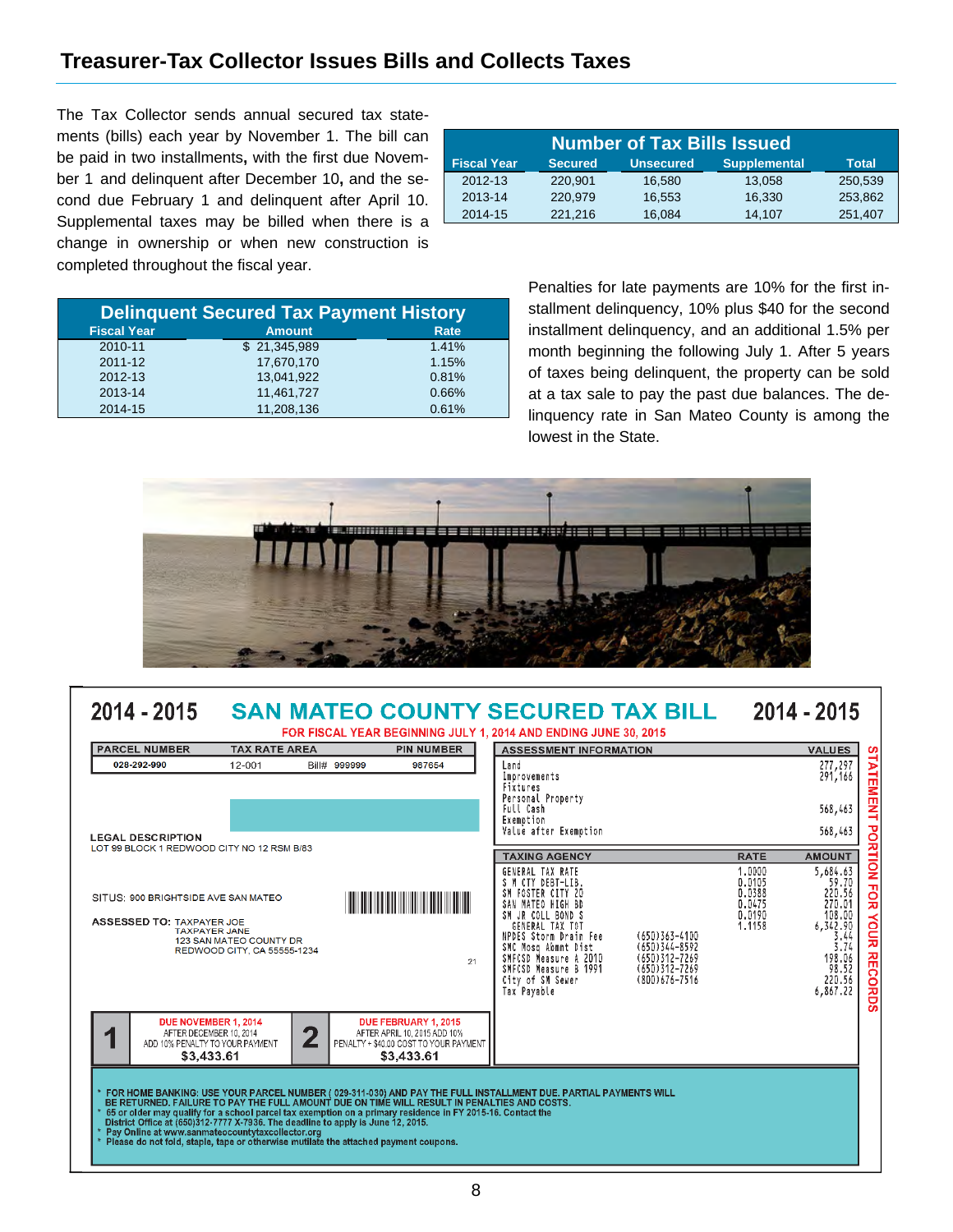## **Controller Distributes Property Taxes**

The Tax Collector forwards the taxes collected to the County Controller for distribution to taxing agencies within the County. California law requires the County Controller's Office to distribute property tax revenues in accordance with specified formulas and procedures. The tables on pages 9 through 12 show the amounts that were distributed during fiscal year 2014-15.

|                                                   |                     |                    | July 1, 2014 through June 30, 2015 |                     |                      |                      |                |
|---------------------------------------------------|---------------------|--------------------|------------------------------------|---------------------|----------------------|----------------------|----------------|
|                                                   |                     |                    |                                    | <b>Excess ERAF</b>  | Redevelopment        |                      |                |
|                                                   |                     |                    | <b>Vehicle</b>                     | and Non-Basic       | <b>Property Tax</b>  |                      |                |
|                                                   | <b>Current Year</b> |                    | <b>Licensing Fee</b>               | <b>Aid School</b>   | <b>Trust Fund</b>    |                      | <b>Percent</b> |
| <b>Taxing Agency</b>                              | <b>Taxes</b>        | <b>Triple Flip</b> | Swap                               | <b>Deficits</b>     | <b>Distributions</b> | <b>Total Taxes</b>   | to Total       |
|                                                   |                     |                    |                                    |                     |                      |                      |                |
| <b>County of San Mateo</b>                        | \$202,359,948       | 6,124,661<br>S.    | \$85,484,518                       | \$117,935,895       | \$<br>25,214,064     | \$437,119,086 26.10% |                |
| <b>Dependent Districts (County)</b>               |                     |                    |                                    |                     |                      |                      |                |
| <b>County Free Library</b>                        | 17,975,460          |                    |                                    | 3,600,428           | 994,558              | 22,570,446           | 1.35%          |
| <b>County Fire Protection</b>                     | 5,601,533           |                    |                                    |                     |                      | 5,601,533            | 0.33%          |
| County Service Area #1                            | 2,523,558           |                    |                                    |                     |                      | 2,523,558            | 0.15%          |
| <b>County Service Area #6</b>                     | 61,667              |                    |                                    | 5,423               |                      | 67,090               | 0.00%          |
| <b>County Service Area #8</b>                     | 808,602             |                    |                                    |                     |                      | 808,602              | 0.05%          |
| <b>Burlingame Hills Sewer</b>                     | 63,374              |                    |                                    | 31,243              |                      | 94,617               | 0.01%          |
| <b>Emerald Lake Heights Sewer</b>                 | 16,388              |                    |                                    | 8,099               |                      | 24,487               | 0.00%          |
| <b>Fair Oaks Sewer</b>                            | 430,282             |                    |                                    | 210,849             | 7,971                | 649,102              | 0.04%          |
| <b>Harbor Industrial Sewer</b>                    | 8,539               |                    |                                    | 4,405               | 430                  | 13,374               | 0.00%          |
| <b>Kensington Square Sewer</b>                    | 11,427              |                    |                                    | 5,579               |                      | 17,006               | 0.00%          |
| <b>Oak Knoll Sewer</b>                            | 3,926               |                    |                                    | 1,920               |                      | 5,846                | 0.00%          |
| <b>Crystal Springs Sanitary</b>                   | 58,847              |                    |                                    | 28,821              |                      | 87,668               | 0.01%          |
| <b>Devonshire County Sanitary</b>                 | 28,379              |                    |                                    | 13,888              |                      | 42,267               | 0.00%          |
| <b>Scenic Heights Sanitary</b>                    | 1,303               |                    |                                    | 659                 |                      | 1,962                | 0.00%          |
| <b>Campo Bello University Park Drive</b>          | 3,333               |                    |                                    | 836                 |                      | 4,169                | 0.00%          |
| <b>Colma Creek Flood Control</b>                  | 542,332             |                    |                                    | 78,924              | 82,582               | 703,838              | 0.04%          |
| Colma Creek Flood Control Zone 3                  | 1,357,206           |                    |                                    | 103,320             | 29,025               | 1,489,551            | 0.09%          |
| Colma Creek Flood Control Zone 2                  | 557,076             |                    |                                    | 49,096              | 414,165              | 1,020,337            | 0.06%          |
| Colma Creek Flood Control Zone 1                  | 113,224             |                    |                                    | 14,878              | 25,364               | 153,466              | 0.01%          |
| San Bruno Creek Zone 2                            | 206,548             |                    |                                    | 17,733              | 48,098               | 272,379              | 0.02%          |
| San Francisquito Zone 2                           | 262,766             |                    |                                    | 37,193              | $\overline{1}$       | 299,960              | 0.02%          |
| Ravenswood Slough Flood Zone                      | 5,035               |                    |                                    | 2,271               | 1,785                | 9,091                | 0.00%          |
| <b>Enchanted Hills Drainage</b>                   | 1,865               |                    |                                    | 268                 |                      | 2,133                | 0.00%          |
| <b>Highlands Drainage</b>                         | 506                 |                    |                                    | 252                 |                      | 758                  | 0.00%          |
| Sequoia Drainage                                  | 1,881               |                    |                                    | 1,615               |                      | 3,496                | 0.00%          |
| <b>University Heights Drainage</b>                | 17,872              |                    |                                    | 2,965               |                      | 20,837               | 0.00%          |
| <b>Bel Aire Lighting</b>                          | 47,698              |                    |                                    | 33,697              |                      | 81,395               | 0.00%          |
| <b>Belmont Lighting</b>                           | 5,959               |                    |                                    | 3,797               |                      | 9,756                | 0.00%          |
| <b>Colma Lighting</b>                             | 100,109             |                    |                                    | 56,711              |                      | 156,820              | 0.01%          |
| <b>El Granada Lighting</b>                        | 55,702              |                    |                                    | 7,425               |                      | 63,127               | 0.00%          |
| <b>Emerald Lake Lighting</b>                      | 189,455             |                    |                                    | 112,567             |                      | 302,022              | 0.02%          |
| <b>Enchanted Hills Lighting</b>                   | 9,424               |                    |                                    | 5,495               |                      | 14,919               | 0.00%          |
| La Honda Lighting                                 | 9,430               |                    |                                    | 6,690               |                      | 16,120               | 0.00%          |
| <b>Menlo Park Lighting</b>                        | 236,707             |                    |                                    | 164,533             |                      | 401,240              | 0.02%          |
| <b>Montara Lighting</b>                           | 81,396              |                    |                                    | 62,731              |                      | 144,127              | 0.01%          |
| <b>Pescadero Lighting</b>                         | 8,887               |                    |                                    | 6,976               |                      | 15,863               | 0.00%          |
| <b>Highlands Landscape</b>                        | 8,609               |                    |                                    | 631                 |                      | 9,240                | 0.00%          |
| Total County Dependent Districts \$ 31,416,305 \$ |                     |                    | $-$ \$                             | $-$ \$<br>4,681,918 | \$<br>1,603,979 \$   | 37,702,202           | 2.24%          |
|                                                   |                     |                    |                                    |                     |                      |                      |                |

# **Summary of Property Taxes**

#### **GLOSSARY**

**Current Year Taxes -** Includes actual collections of current unsecured and homeowner exemption taxes, and the estimated secured levy amounts.

**Educational Revenue Augmentation Fund (ERAF) -** Since fiscal year 1992-93, cities, special districts, and the County are mandated to shift a portion of their property tax dollars to the ERAF and use these monies to reduce the State's obligation to fund non-basic aid schools up to the State guaranteed funding level. The difference between a school's State guaranteed funding level and the local property tax revenues it receives is the maximum amount the school can receive from ERAF. Only Non-Basic Aid Schools can receive ERAF monies.

**Non-Basic Aid Schools** - A school whose property tax revenues are less than the minimum State guaranteed funding level.

**Excess ERAF -** Monies remaining in ERAF after distributing the required funds to schools is Excess ERAF. Excess ERAF monies are refunded back to local taxing agencies in the same proportion as their contributions.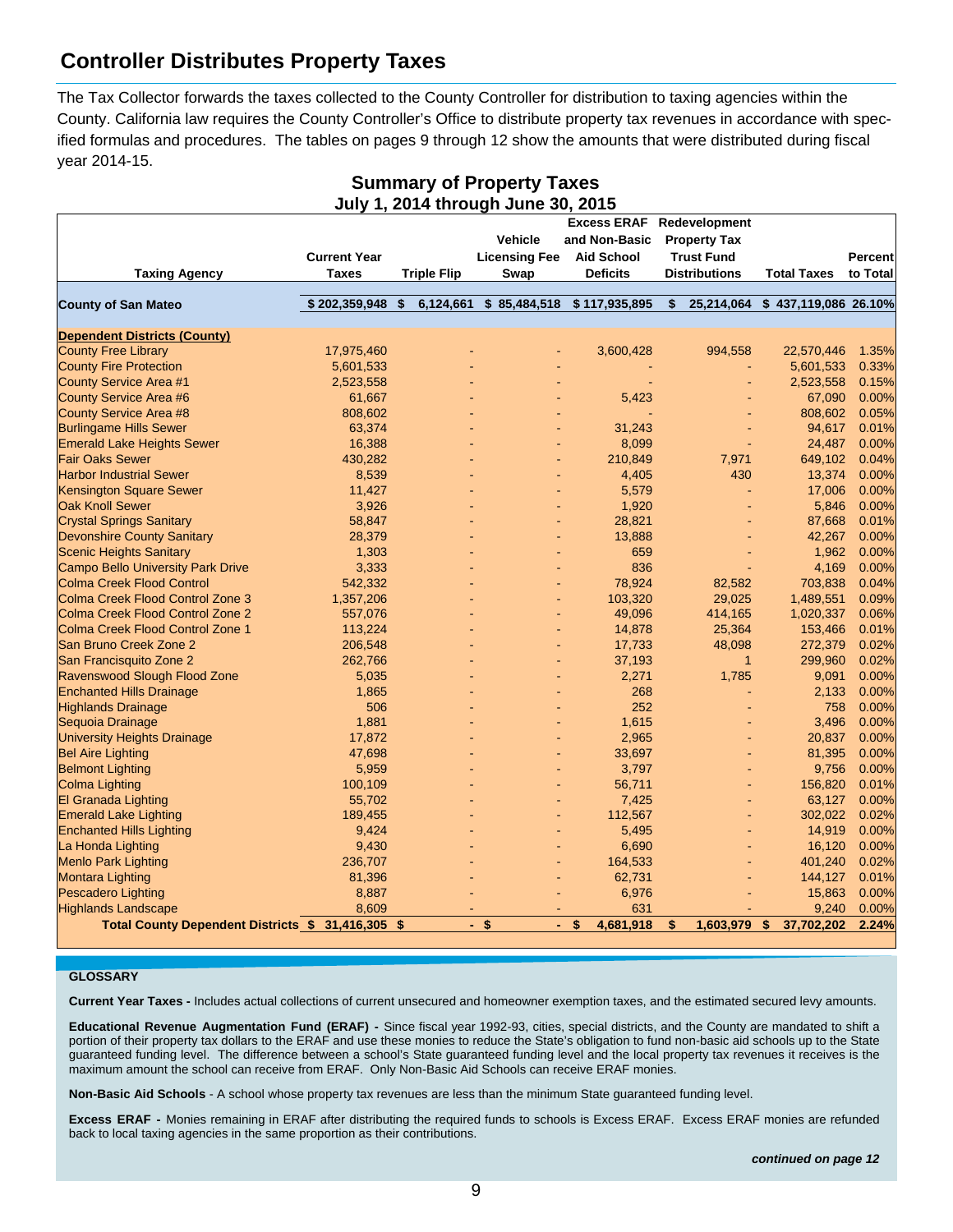### **Summary of Property Taxes July 1, 2014 through June 30, 2015** *continued*

| <b>Taxing Agency</b>                      | <b>Current Year</b><br><b>Taxes</b>       | <b>Triple Flip</b> | Vehicle<br><b>Licensing Fee</b><br>Swap | <b>Excess ERAF</b><br>and Non-Basic<br><b>Aid School</b><br><b>Deficits</b> | Redevelopment<br><b>Property Tax</b><br><b>Trust Fund</b><br><b>Distributions</b> | <b>Total Taxes</b> | Percent<br>to Total |
|-------------------------------------------|-------------------------------------------|--------------------|-----------------------------------------|-----------------------------------------------------------------------------|-----------------------------------------------------------------------------------|--------------------|---------------------|
| <b>Cities</b>                             |                                           |                    |                                         |                                                                             |                                                                                   |                    |                     |
| <b>Town of Atherton</b>                   | \$<br>6,724,795 \$                        | 47,943 \$          | 866,016                                 | 1,125,257<br>\$                                                             | $\mathfrak{S}$                                                                    | \$<br>8,764,011    | 0.52%               |
| City of Belmont                           | 3,213,393                                 | 692,881            | 2,275,421                               | 772,410                                                                     | 656,129                                                                           | 7,610,234          | 0.45%               |
| City of Brisbane                          | 1,942,929                                 | 805,689            | 265,672                                 | 279,715                                                                     | 514,819                                                                           | 3,808,824          | 0.23%               |
| City of Burlingame                        | 12,023,339                                | 2,669,253          | 2,668,277                               | 1,564,072                                                                   |                                                                                   | 18,924,941         | 1.13%               |
| Town of Colma                             | 420,487                                   | 2,522,969          | 116,320                                 | 7,088                                                                       |                                                                                   | 3,066,864          | 0.18%               |
| City of Daly City                         | 16,941,870                                | 2,618,926          | 8,624,640                               | 3,370,734                                                                   | 1,737,389                                                                         | 33,293,559         | 1.98%               |
| City of East Palo Alto                    | 4,382,449                                 | 903,632            | 2,798,654                               | 370,642                                                                     | 1,811,325                                                                         | 10,266,702         | 0.61%               |
| City of Half Moon Bay                     | 1,453,092                                 | 565,153            | 1,026,046                               | 219,309                                                                     |                                                                                   | 3,263,600          | 0.19%               |
| Town of Hillsborough                      | 12,361,892                                | (14,650)           | 1,016,525                               | 1,532,837                                                                   |                                                                                   | 14,896,604         | 0.89%               |
| <b>City of Menlo Park</b>                 | 10,308,495                                | 1,797,044          | 2,893,978                               | 1,750,592                                                                   | 580,535                                                                           | 17,330,644         | 1.03%               |
| City of Millbrae                          | 4,549,613                                 | 598,284            | 2,087,207                               | 735,321                                                                     | 1,080,169                                                                         | 9,050,594          | 0.54%               |
| City of Pacifica                          | 9,472,243                                 | 493,407            | 3,302,812                               | 1,780,028                                                                   | 47,500                                                                            | 15,095,990         | 0.90%               |
| Town of Portola Valley                    | 1,749,301                                 | 37,039             | 434,224                                 | 159,289                                                                     |                                                                                   | 2,379,853          | 0.14%               |
| Redwood City Area #1                      | 19,872,027                                | 5,348,536          | 6,632,254                               | 4,454,087                                                                   | 2,494,712                                                                         | 38,801,616         | 2.31%               |
| Redwood City Area #3                      | 8,892,421                                 |                    |                                         | 660,635                                                                     | 543,334                                                                           | 10,096,390         | 0.60%               |
| Redwood City Parking #1                   | 24,104                                    |                    |                                         | 1,366                                                                       | 89,930                                                                            | 115,400            | 0.01%               |
| <b>Redwood City Improvement District</b>  | 737,345                                   |                    |                                         | 43,084                                                                      |                                                                                   | 780,429            | 0.05%               |
| City of San Bruno                         | 5,812,574                                 | 1,958,793          | 3,746,838                               | 879,424                                                                     | 1,544,403                                                                         | 13,942,032         | 0.83%               |
| City of San Carlos                        | 7,936,993                                 | 2,317,213          | 2,515,600                               | 1,349,146                                                                   | 397,188                                                                           | 14,516,140         | 0.87%               |
| City of San Mateo                         | 27,377,991                                | 4,267,738          | 8,333,896                               | 3,414,156                                                                   | 3,222,951                                                                         | 46,616,732         | 2.78%               |
| City of South San Francisco               | 14,976,483                                | 3,449,752          | 5,551,651                               | 2,433,729                                                                   | 4,837,627                                                                         | 31,249,242         | 1.86%               |
| <b>Town of Woodside</b>                   | 3,067,231                                 | 143,257            | 535,430                                 | 313,498                                                                     |                                                                                   | 4,059,416          | 0.24%               |
|                                           | Total Cities \$ 174,241,067 \$ 31,222,859 |                    | 55,691,461<br>\$                        | \$27,216,419                                                                | \$19,558,011                                                                      | \$307,929,817      |                     |
|                                           |                                           |                    |                                         |                                                                             |                                                                                   |                    | 18.34%              |
|                                           |                                           |                    |                                         |                                                                             |                                                                                   |                    |                     |
| <b>Dependent Districts (Cities)</b>       |                                           |                    |                                         |                                                                             |                                                                                   |                    |                     |
| East Palo Alto Drainage Maintenance       | 58,080                                    |                    |                                         | 5,390                                                                       | 6,545                                                                             | 70,015             | 0.00%               |
| <b>Ravenswood Lighting</b>                | 161,594                                   |                    |                                         | 112,530                                                                     | 133,890                                                                           | 408,014            | 0.02%               |
| Daly City Sanitary District               | 1,543,019                                 |                    |                                         |                                                                             | 60,350                                                                            | 1,603,369          | 0.10%               |
| Portola Valley Ranch Road                 | 564                                       |                    |                                         |                                                                             |                                                                                   | 564                | 0.00%               |
| <b>Woodside Highland Road Maintenance</b> | 30,382                                    |                    |                                         |                                                                             |                                                                                   | 30,382             | 0.00%               |
| <b>Town Center Sewer Maintenance</b>      | 37,379                                    |                    |                                         | 2,053                                                                       |                                                                                   | 39,432             | 0.00%               |
| <b>Guadalupe Valley Improvement</b>       | 28,681                                    |                    |                                         | 123                                                                         | 202                                                                               | 29,006             | 0.00%               |
| <b>Estero Municipal Improvement</b>       | 18,006,824                                | 956,330            | 2,820,680                               | 1,463,262                                                                   | 90,598                                                                            | 23,337,694         | 1.39%               |
| <b>Belmont Fire</b>                       | 7,299,197                                 |                    |                                         |                                                                             | 1,093,879                                                                         | 8,393,076          | 0.50%               |
| <b>Belmont Special Fire Zone-1</b>        | 49,308                                    |                    |                                         |                                                                             | 57,365                                                                            | 106,673            | 0.01%               |
| <b>Belmont Special Fire Zone-2</b>        | 2,747                                     |                    |                                         |                                                                             |                                                                                   | 2,747              | 0.00%               |
| Belmont Special Fire Zone-3               | 58,551                                    |                    |                                         |                                                                             |                                                                                   | 58,551             | 0.00%               |
| <b>Atherton Channel Drainage</b>          | 93,146                                    |                    |                                         | 8,212                                                                       |                                                                                   | 101,358            | 0.01%               |
| <b>West Park Parks and Parkways</b>       | 446,799                                   |                    |                                         | 18,286                                                                      |                                                                                   | 465,085            | 0.03%               |
| <b>Stonegate Park and Parkways</b>        | 227,366                                   |                    |                                         | 26,299                                                                      | $\blacksquare$                                                                    | 253,665            | 0.02%               |
| <b>West Park 3 Park and Parkway</b>       | 712,729                                   |                    |                                         | 18,203                                                                      |                                                                                   | 730,932            | 0.04%               |
| <b>Willow Gardens Park and Parkways</b>   |                                           |                    |                                         | 4,626                                                                       | 36,947                                                                            | 78,153             |                     |
| <b>Wayside Road Maintenance Zone 2</b>    | 36,580<br>18,132                          |                    |                                         | 2,065                                                                       |                                                                                   | 20,197             | 0.00%<br>0.00%      |
| <b>Crescent Ave Maintenance Zone A</b>    | 1,745                                     |                    |                                         |                                                                             |                                                                                   | 1,745              | 0.00%               |
| <b>Crescent Ave Maintenance Zone B</b>    | 6,787                                     |                    |                                         |                                                                             |                                                                                   | 6,787              | 0.00%               |
| <b>Crescent Ave Maintenance Zone C</b>    | 780                                       |                    |                                         |                                                                             |                                                                                   | 780                | 0.00%               |
| <b>Crescent Ave Maintenance Zone D</b>    | 237                                       |                    |                                         |                                                                             |                                                                                   | 237                | 0.00%               |

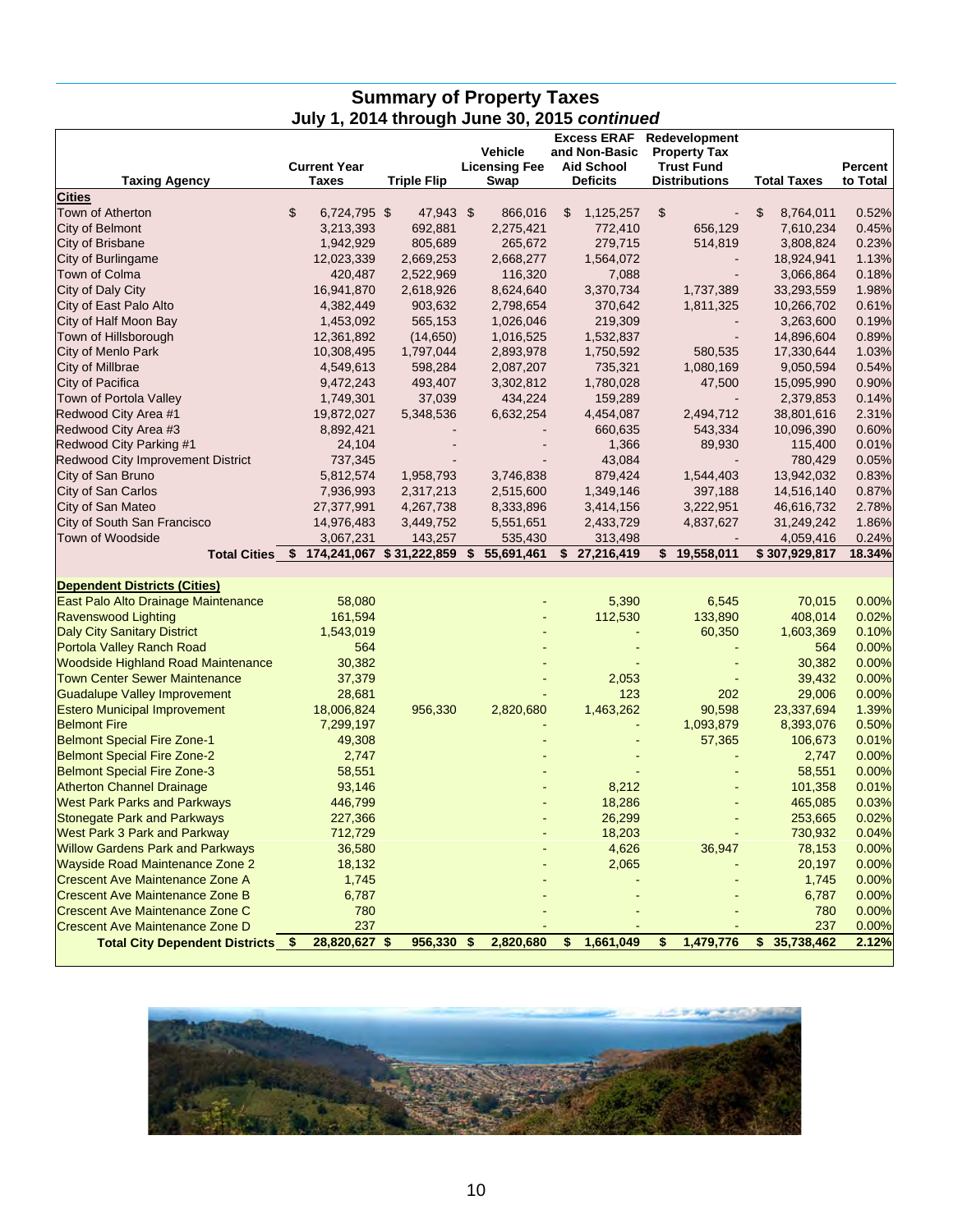#### **Summary of Property Taxes July 1, 2014 through June 30, 2015** *continued*

|                                                                       | <b>Current Year</b> |                    | <b>Vehicle</b><br><b>Licensing Fee</b> | <b>Excess ERAF</b><br>and<br><b>Non-Basic Aid</b> | Redevelopment<br><b>Property Tax</b><br><b>Trust Fund</b> |                                 | Percent |
|-----------------------------------------------------------------------|---------------------|--------------------|----------------------------------------|---------------------------------------------------|-----------------------------------------------------------|---------------------------------|---------|
| <b>Taxing Agency</b>                                                  | <b>Taxes</b>        | <b>Triple Flip</b> | Swap                                   | <b>School Deficits*</b>                           | <b>Distributions</b>                                      | <b>Total Taxes to Total</b>     |         |
| <b>School Districts</b>                                               |                     |                    |                                        |                                                   |                                                           |                                 |         |
| <b>Bayshore Elementary</b>                                            | \$<br>735,441 \$    |                    | $\mathfrak{S}$<br>$\blacksquare$       | - \$                                              | \$<br>1,174,036 \$                                        | 1,909,477                       | 0.11%   |
| <b>Belmont Elementary</b>                                             | 22,209,402          |                    |                                        |                                                   | 1,792,415                                                 | 24,001,817                      | 1.43%   |
| <b>Brisbane Elementary</b>                                            | 4,007,884           |                    |                                        |                                                   | 318,247                                                   | 4,326,131                       | 0.26%   |
| <b>Burlingame Elementary</b>                                          | 15, 133, 721        |                    |                                        | (8,722,623)                                       |                                                           | 6,411,098                       | 0.38%   |
| <b>Hillsborough Elementary</b>                                        | 15,383,096          |                    |                                        |                                                   |                                                           | 15,383,096                      | 0.92%   |
| Jefferson Elementary                                                  | 21,721,793          |                    | $\blacksquare$                         | (13,097,122)                                      | 957,787                                                   | 9,582,458                       | 0.57%   |
| Pacifica                                                              | 12,565,002          |                    |                                        | (7,302,022)                                       | 51,099                                                    | 5,314,079                       | 0.32%   |
| Las Lomitas Elementary                                                | 14,044,393          |                    |                                        |                                                   |                                                           | 14,044,393                      | 0.84%   |
| <b>Menlo Park Elementary</b>                                          | 23,355,834          |                    |                                        |                                                   | 310,488                                                   | 23,666,322                      | 1.41%   |
| Millbrae Elementary                                                   | 10,928,264          |                    |                                        | (7, 158, 721)                                     | 1,361,809                                                 | 5,131,352                       | 0.31%   |
| Portola Valley Elementary                                             | 9,217,042           |                    |                                        |                                                   |                                                           | 9,217,042                       | 0.55%   |
| Ravenswood Elementary                                                 | 5,918,782           |                    |                                        | (6,271,611)                                       | 2,852,840                                                 | 2,500,011                       | 0.15%   |
| <b>Redwood City Elementary</b>                                        | 42,326,807          |                    |                                        | (26,710,414)                                      | 3,027,014                                                 | 18,643,407                      | 1.11%   |
| San Bruno Elementary                                                  | 14,232,235          |                    |                                        |                                                   | 2,530,995                                                 | 16,763,230                      | 1.00%   |
| San Carlos Elementary                                                 | 14, 132, 457        |                    |                                        | (8,918,307)                                       | 756,309                                                   | 5,970,459                       | 0.36%   |
| San Mateo-Foster City Elementary                                      | 64,963,898          |                    |                                        | (39, 374, 704)                                    | 1,899,848                                                 | 27,489,042                      | 1.64%   |
| <b>Woodside Elementary</b>                                            | 5,815,699           |                    |                                        |                                                   |                                                           | 5,815,699                       | 0.35%   |
| <b>Jefferson High</b>                                                 | 32,107,313          |                    |                                        |                                                   | 2,184,201                                                 | 34,291,514                      | 2.04%   |
| San Mateo High                                                        | 102,663,354         |                    |                                        |                                                   | 4,926,890                                                 | 107,590,244                     | 6.41%   |
| Sequoia High                                                          | 100,193,546         |                    |                                        |                                                   | 5,480,047                                                 | 105,673,593                     | 6.30%   |
| <b>Cabrillo Unified</b>                                               | 20,058,824          |                    |                                        | (11, 561, 303)                                    |                                                           | 8,497,521                       | 0.51%   |
| La Honda-Pescadero                                                    | 3,327,329           |                    |                                        |                                                   |                                                           | 3,327,329                       | 0.20%   |
| South San Francisco Unified                                           | 53,680,539          |                    |                                        |                                                   | 12,698,903                                                | 66,379,442                      | 3.96%   |
| San Mateo Community College                                           | 105,577,131         |                    |                                        |                                                   | 7,005,915                                                 | 112,583,046                     | 6.71%   |
| County Office of Education                                            | 54,943,370          |                    |                                        | 22,452,957                                        | 3,694,428                                                 | 81,090,755                      | 4.83%   |
| <b>Educational Revenue Augmentation Fund</b>                          | 217,679,721         | (38, 303, 850)     | (143,996,659)                          | (35, 379, 212)                                    |                                                           |                                 | 0.00%   |
| Total School Districts \$986,922,877 \$ (38,303,850) \$ (143,996,659) |                     |                    |                                        | \$(142, 043, 082)                                 | \$                                                        | 53,023,271 \$715,602,557 42.67% |         |
|                                                                       |                     |                    |                                        |                                                   |                                                           |                                 |         |
| <b>Independent Districts</b>                                          |                     |                    |                                        |                                                   |                                                           |                                 |         |
| <b>Coastside Fire Protection</b>                                      | 7,914,013           |                    |                                        | 870,335                                           |                                                           | 8,784,348                       | 0.52%   |
| <b>Bayshore Sanitary</b>                                              | 67,489              |                    |                                        | 34,725                                            | 182,181                                                   | 284,395                         | 0.02%   |
| <b>Granada Sanitary</b>                                               | 534,787             |                    |                                        | 266,816                                           |                                                           | 801,603                         | 0.05%   |
| <b>Montara Sanitary</b>                                               | 418,376             |                    |                                        | 210,231                                           |                                                           | 628,607                         | 0.04%   |
| Mid-Peninsula Water                                                   | 156,878             |                    |                                        | 78,487                                            | 27,266                                                    | 262,631                         | 0.02%   |
| <b>Canada County Water</b>                                            | 30,973              |                    |                                        |                                                   |                                                           | 30,973                          | 0.00%   |
| <b>Coastside County Water</b>                                         | 714,743             |                    |                                        | 356,277                                           |                                                           | 1,071,020<br>÷                  | 0.06%   |
| Los Trancos County Water                                              | 245,671             |                    |                                        | 66,728                                            |                                                           | 312,399                         | 0.02%   |
| <b>North Coast County Water</b>                                       | 508,814             |                    |                                        | 253,268                                           | 3,450                                                     | 765,532                         | 0.05%   |
| <b>Westborough County Water</b>                                       | 261,956             |                    |                                        | 128,387                                           |                                                           | 390,343                         | 0.02%   |
| Midpeninsula Regional Open Space                                      | 10,888,380          |                    |                                        |                                                   | 444,559                                                   | 11,332,939                      | 0.68%   |
| <b>Bay Area Air Quality Management</b>                                | 3,253,064           |                    |                                        |                                                   | 206,047                                                   | 3,459,111                       | 0.21%   |
| San Mateo County Harbor                                               | 4,130,690           |                    |                                        | 997,961                                           | 347,433                                                   | 5,476,084                       | 0.33%   |
|                                                                       |                     |                    |                                        |                                                   |                                                           |                                 |         |
| Peninsula Hospital                                                    | 5,015,958           |                    |                                        |                                                   | 249,601                                                   | 5,265,559                       | 0.31%   |
| Sequoia Hospital                                                      | 9,474,563           |                    |                                        |                                                   | 337,835                                                   | 9,812,398                       | 0.58%   |
| <b>Resource Conservation</b>                                          | 49,538              |                    |                                        | 4,616                                             | 1,235                                                     | 55,389                          | 0.00%   |
| <b>Broadmoor Police</b>                                               | 1,088,700           |                    |                                        | 292,312                                           |                                                           | 1,381,012                       | 0.08%   |
| Colma Fire                                                            | 701,085             |                    |                                        |                                                   |                                                           | 701,085                         | 0.04%   |
| <b>Menlo Park Fire</b>                                                | 32,363,303          |                    |                                        | 3,173,619                                         | 1,414,281                                                 | 36,951,203                      | 2.20%   |
| <b>Woodside Fire</b>                                                  | 14,248,480          |                    |                                        | 1,526,035                                         |                                                           | 15,774,515                      | 0.94%   |
| <b>East Palot Alto Sanitary</b>                                       | 332,156             |                    |                                        | 167,212                                           | 212,799                                                   | 712,167                         | 0.04%   |
| <b>Highlands Recreation</b>                                           | 359,728             |                    |                                        | 86,495                                            |                                                           | 446,223                         | 0.03%   |
| <b>Ladera Recreation</b>                                              | 139,977             |                    |                                        | 42,986                                            |                                                           | 182,963                         | 0.01%   |
| San Mateo County Mosquito Abatement                                   | 1,879,438           |                    |                                        | 286,017                                           | 97,164                                                    | 2,262,619                       | 0.13%   |
| Total Independent Districts \$ 94,778,760 \$                          |                     |                    | $-$ \$                                 | \$<br>8,842,507<br>$\bullet$ .                    | \$                                                        | 3,523,851 \$ 107,145,118        | 6.38%   |
|                                                                       |                     |                    |                                        |                                                   |                                                           |                                 |         |

**\*Non Basic Aid School Deficits -** Pursuant to California law, Triple Flip and VLF Swap amounts are funded by the ERAF. If there are insufficient funds in ERAF to pay the VLF Swap amounts, the law requires these amounts to be funded by Non-Basic Aid Schools. This has no net fiscal impact to the schools since any monies taken from Non-Basic Aid Schools to fund the VLF Swap are paid back to the schools by the State.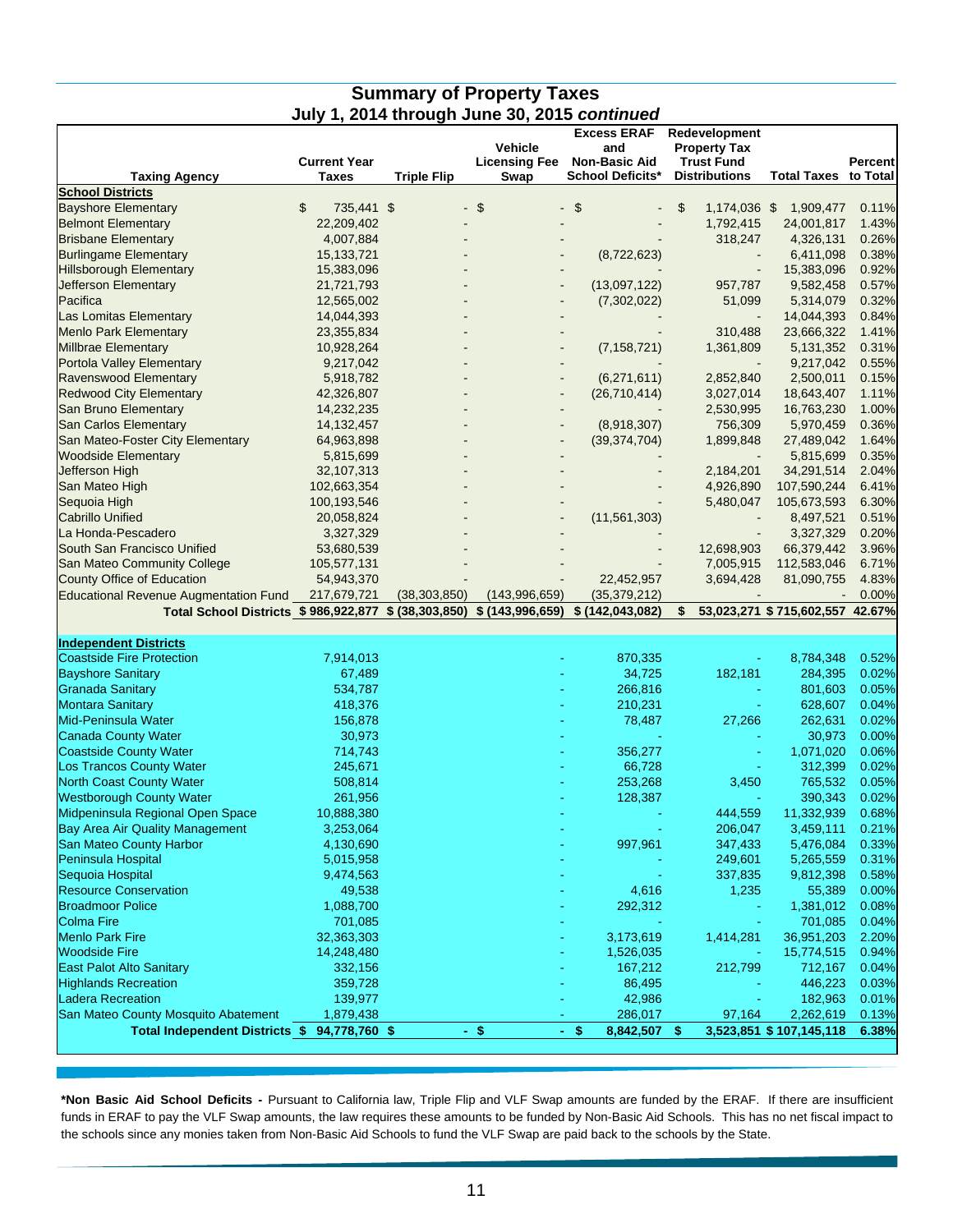|                                               | <b>Current Year</b> | <b>Triple</b> | <b>Vehicle</b><br>Licensing<br>Fee | <b>Excess ERAF</b><br>and Non-Basic<br><b>Aid School</b> | Redevelopment<br><b>Property Tax</b><br><b>Trust Fund</b> |                       | Percent  |
|-----------------------------------------------|---------------------|---------------|------------------------------------|----------------------------------------------------------|-----------------------------------------------------------|-----------------------|----------|
| <b>Taxing Agency</b>                          | <b>Taxes</b>        | Flip          | Swap                               | <b>Deficits</b>                                          | <b>Distributions</b>                                      | <b>Total Taxes</b>    | to Total |
| <b>RPTTFs and Successor Agencies</b>          |                     |               |                                    |                                                          |                                                           |                       |          |
| <b>Belmont RPTTF</b>                          | \$<br>10,409,261    |               |                                    |                                                          | $(10,409,261)$ \$<br>-\$                                  |                       | 0.00%    |
| <b>Brisbane RPTTF</b>                         | 4,387,638           |               |                                    |                                                          | (4,387,638)                                               |                       | 0.00%    |
| Daly City RPTTF                               | 7,928,225           |               |                                    |                                                          | (7,928,225)                                               |                       | 0.00%    |
| <b>East Palo Alto RPTTF</b>                   | 7,635,260           |               |                                    |                                                          | (7,635,260)                                               |                       | 0.00%    |
| <b>Foster City RPTTF</b>                      | 1,010,323           |               |                                    |                                                          | (1,010,323)                                               |                       | 0.00%    |
| <b>Menlo Park RPTTF</b>                       | 11,699,984          |               |                                    |                                                          | (11,699,984)                                              |                       | 0.00%    |
| <b>Millbrae RPTTF</b>                         | 8,085,121           |               |                                    |                                                          | (8,085,121)                                               |                       | 0.00%    |
| <b>Pacifica RPTTF</b>                         | 452,331             |               |                                    |                                                          | (452, 331)                                                |                       | 0.00%    |
| <b>Redwood City RPTTF</b>                     | 16,903,364          |               |                                    | ÷                                                        | (16,903,364)                                              |                       | 0.00%    |
| <b>San Bruno RPTTF</b>                        | 11,811,380          |               |                                    |                                                          | (11, 811, 380)                                            |                       | 0.00%    |
| <b>San Carlos RPTTF</b>                       | 6,621,959           |               |                                    |                                                          | (6,621,959)                                               |                       | 0.00%    |
| San Mateo RPTTF                               | 15,791,323          |               |                                    |                                                          | (15, 791, 323)                                            |                       | 0.00%    |
| South San Francisco RPTTF                     | 37,910,569          |               |                                    |                                                          | (37,910,569)                                              |                       | 0.00%    |
| <b>Belmont Successor Agency</b>               |                     |               |                                    |                                                          | 1,851,667                                                 | 1,851,667             | 0.11%    |
| <b>Brisbane Successor Agency</b>              |                     |               |                                    |                                                          | 1,741,934                                                 | 1,741,934             | 0.10%    |
| Daly City Successor Agency                    |                     |               |                                    |                                                          | 372,423                                                   | 372,423               | 0.02%    |
| East Palo Alto Successor Agency               |                     |               |                                    |                                                          | 2,070,723                                                 | 2,070,723             | 0.12%    |
| <b>Foster City Successor Agency</b>           |                     |               |                                    |                                                          | 572,200                                                   | 572,200               | 0.03%    |
| Menlo Park Successor Agency                   |                     |               |                                    |                                                          | 5,588,808                                                 | 5,588,808             | 0.33%    |
| Millbrae Successor Agency                     |                     |               |                                    |                                                          | 857,983                                                   | 857,983               | 0.05%    |
| Pacifica Successor Agency                     |                     |               |                                    |                                                          | 251.619                                                   | 251.619               | 0.01%    |
| Redwood City Successor Agency                 |                     |               |                                    |                                                          | 4,157,188                                                 | 4,157,188             | 0.25%    |
| San Bruno Successor Agency                    |                     |               |                                    |                                                          | 1,319,321                                                 | 1,319,321             | 0.08%    |
| <b>San Carlos Successor Agency</b>            |                     |               |                                    |                                                          | 1.801.844                                                 | 1.801.844             | 0.11%    |
| San Mateo Successor Agency                    |                     |               |                                    |                                                          | 6,677,467                                                 | 6,677,467             | 0.40%    |
| South San Francisco Successor Agency          |                     |               |                                    |                                                          | 8,980,609                                                 | 8,980,609             | 0.54%    |
| <b>Total RPPTFs and Successor Agencies \$</b> | 140,646,738         | -\$           | $-$ \$                             | \$<br>$\sim$                                             | - \$<br>$(104, 402, 952)$ \$                              | 36,243,786            | 2.15%    |
|                                               |                     |               |                                    |                                                          |                                                           |                       |          |
| <b>Countywide Totals</b>                      | 1,659,186,322*      | \$            | \$<br>$\overline{\phantom{0}}$     | 18,294,706** \$<br>- \$                                  |                                                           | 1,677,481,028<br>- \$ | 100.00%  |

#### **Summary of Property Taxes July 1, 2014 through June 30, 2015** *continued*

#### **GLOSSARY**

**Triple Flip -** In 2004, the Legislature adopted a mechanism to fund the State's economic recovery bond program, under which the State Economic Recovery Bonds would be secured by a 1/4 cent sales tax (Flip 1). The mechanism then reduced the local Bradley Burns sales and use tax by 1/4 cent (Flip 2) reducing the revenues to cities and counties. Cities and counties were then given an amount from the Educational Revenue Augmentation Fund (ERAF) equal to their loss (Flip 3) in order to make them whole.

**Vehicle License Fee (VLF) Swap -** In 2004, there was a permanent reduction to the VLF rate, which reduced revenues to cities and counties. The cities and counties were then made whole by a transfer from ERAF in an amount equal to their loss. The amount transferred from ERAF is adjusted for the annual growth in assessed value within the County/city boundaries.

**Redevelopment Agency (RDA) -** A legislative mechanism that allowed a County or city to revitalize blighted areas using a portion of the general property taxes allocated to taxing agencies providing services in the redevelopment project area. RDAs were dissolved on February 1, 2012, and upon the dissolution, **Successor Agencies** (SAs) were established to wind down the affairs of the former RDAs. Furthermore upon dissolution, all property tax revenues that were normally distributed to RDAs are now transferred to trust funds (called **Redevelopment Property Tax Trust**  Funds -"RPTTF"). Monies are allocated from RPTTFs to taxing agencies for pass-through payments, to SAs for outstanding liabilities/obligations, and any remaining residual balances to taxing agencies as property tax revenues.



\*The Total Current Year Taxes reported differ from the total current year 1% General Tax amount reported on page 7, which is based on the January 1 lien date assessed values.

\*\*The Excess ERAF distributions for fiscal year 2014-15 were funded by current year revenues and prior year revenues held in ERAF.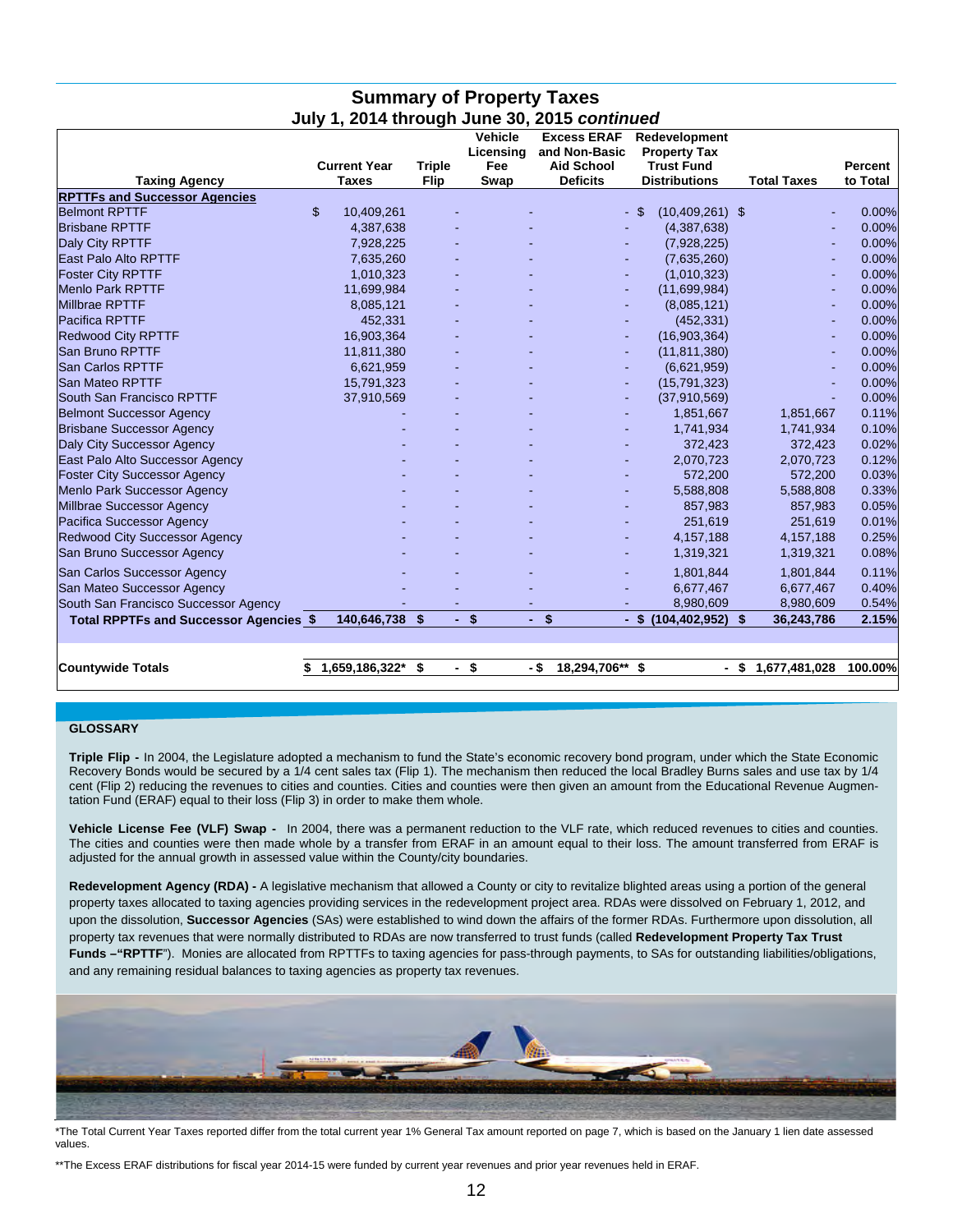Assembly Bill 8, effective in fiscal year 1979-80, and many subsequent amendments govern the complicated tax allocation process. Each taxing agency was assigned a base amount of property tax determined by fiscal year 1978-79 revenue. Each year the taxing agency is then allocated an amount equal to the total received in the previous year plus a percentage of tax growth within the area in which the agency provides services. The law also allows jurisdictional changes, which are transfers of properties and their corresponding property tax revenues, when boundary changes or transfer of service responsibilities occur. In October of each year, the County Controller provides each taxing agency an estimate of its property tax revenues. These esti-



mates are based on the assessed values provided by the Assessor. During the year, the Assessor and the Assessment Appeals Board make changes in assessed values that change the original levy, which sometimes result in refunds to taxpayers. Due to changing economic conditions, as well as misfortunes and calamities, total refunds fluctuate substan-

| <b>Refunds</b><br><b>Revenue Reductions to Tax Agencies</b> |               |  |  |  |
|-------------------------------------------------------------|---------------|--|--|--|
| <b>Fiscal Year</b>                                          | <b>Amount</b> |  |  |  |
| 2010-11                                                     | \$22,333,531  |  |  |  |
| 2011-12                                                     | 41.645.347    |  |  |  |
| 2012-13                                                     | 28.074.068    |  |  |  |
| 2013-14                                                     | 33,160,749    |  |  |  |
| 2014-15                                                     | 22,892,133    |  |  |  |

tially from year to year. Therefore, taxing agencies should budget conservatively and maintain an appropriate amount of reserves.

Adding to the complex tax allocation process, legislation (SB1096) was enacted in fiscal year 2004-05 to secure a revenue source for State Deficit Bonds. This legislation required cities and counties to permanently swap Vehicle License Fee revenue for property taxes (the "VLF Swap")

and temporarily exchange sales tax revenues ("Triple Flip") for property taxes. Triple Flip expires in fiscal year 2015-16

as the State Deficit Bonds will be retired, but the County expects to see adjustments (trueups) through fiscal year 2016-17. The legislation specifies that the property tax revenues necessary for the VLF Swap and Triple Flip are to be taken from the County Education Revenue Augmentation Fund (ERAF). If there are insufficient funds in ERAF to fund the VLF Swap, legislation requires them to be funded by Non-Basic Aid Schools. This has no net fiscal impact to the schools since any monies taken from Non-Basic Aid Schools to fund the VLF Swap are paid back to the schools by the State. For fiscal year 2014-15 the total VLF Swap was \$144 million and Triple Flip was \$38.3 million.

For fiscal year 2014-15, the countywide locally assessed property taxes increased by \$87.5 million (or 5.61%) compared to the prior year. Property tax revenue growth rates between taxing agencies will vary because of differences in growth percentages in different regions within the County. For fiscal year 2014-15, these differences ranged from 3.76% in San Carlos to 7.63% in Colma.

In fiscal year 2014-15, \$2.1 billion was collected from the 1% General Tax (\$1.67 billion), debt service payments for bonds (\$186.2 million), and special charges (\$234.1 million). In total, this is \$123.8 million (6.29%) more compared to the prior year.